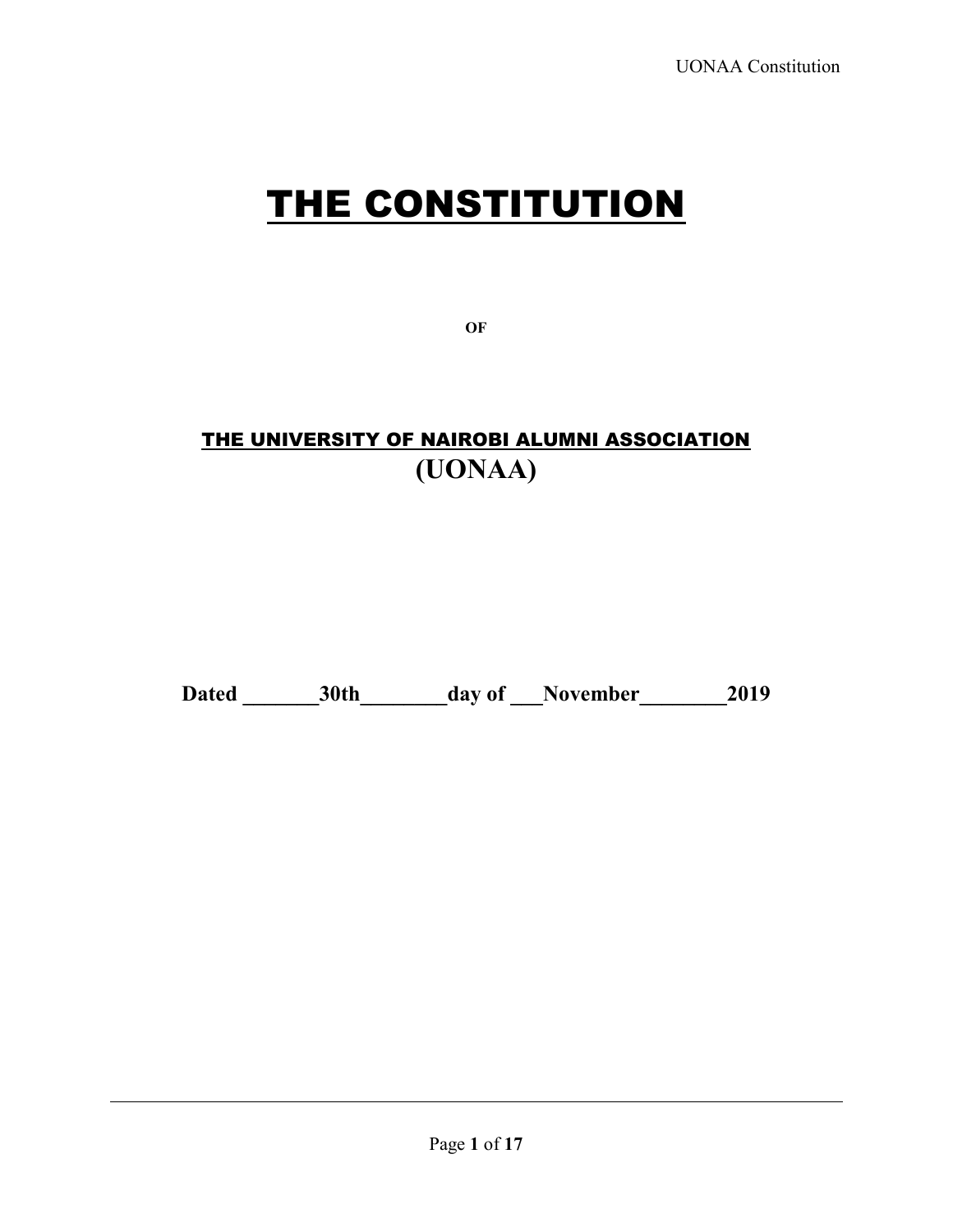# **ARRANGEMENT OF ARTICLES**

| <b>ARTICLE 12: DUTIES OF MEMBERS OF THE EXECUTIVE COMMITTEE  12</b> |  |
|---------------------------------------------------------------------|--|
|                                                                     |  |
|                                                                     |  |
|                                                                     |  |
|                                                                     |  |
|                                                                     |  |
|                                                                     |  |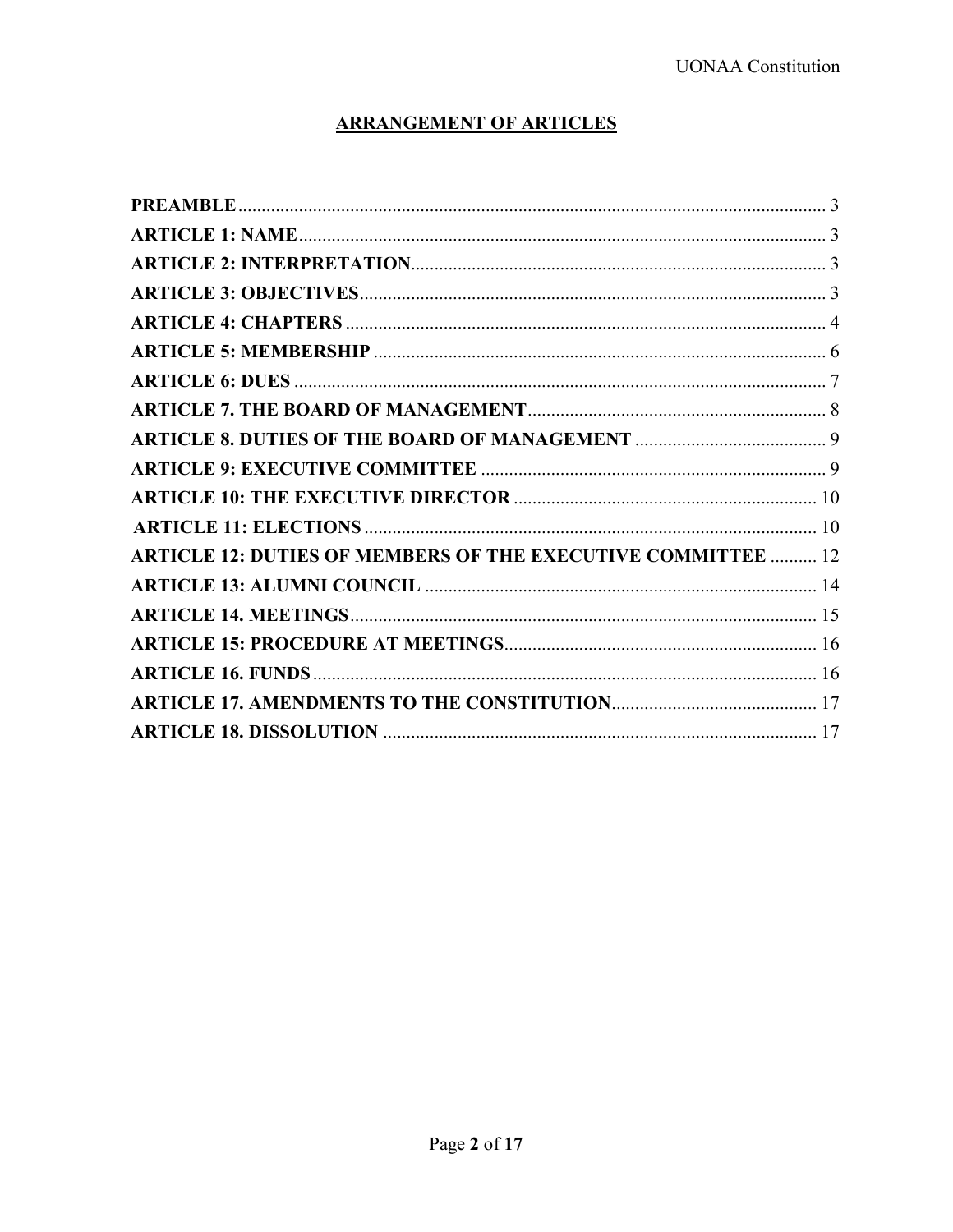# **CONSTITUTION**

#### **OF**

# **UNIVERSITY OF NAIROBI ALUMNI ASSOCIATION (UONAA)**

#### <span id="page-2-0"></span>**PREAMBLE**

The vision of the University of Nairobi Alumni Association is to be a leader in promoting active, visible leadership in the community and to foster interaction between alumni and the students of the University and industry.

The Mission of the University of Nairobi Alumni Association is to safeguard the best interest of its members, to use the talents and resources of alumni and friends of the University to support the University in achieving international distinction in quality teaching, research and service.

#### <span id="page-2-1"></span>**ARTICLE 1: NAME**

The name of the Alumni Association shall be the University of Nairobi Alumni Association, hereafter referred to as "UONAA" or "Association".

#### <span id="page-2-2"></span>**ARTICLE 2: INTERPRETATION**

In this Constitution, unless the context requires otherwise:-

**"Alumni"** has the meaning assigned to it at Section 2 of the Universities Act No.42 of 2012, Laws of Kenya.

**"Association"** means the University of Nairobi Alumni Association named under Article 1 of this Constitution and established under Section 42 of the Universities Act No.42 of 2012, Laws of Kenya.

**"Board** "means the Board of MANAGEMENT established under Article 7 of the Constitution.

"**Chapter(s)"** means all associated Alumni groups that represent distinct sets of Alumni from regional or geographic areas, the affiliated university colleges, faculties, departments, special interest groups, athletic groups and any other organizations recognized by the Alumni Association.

**"Committee"** means the Executive Committee of the University of Nairobi Alumni Association established under Article 9.

**"Member"** means a person contemplated under Article 5.

#### <span id="page-2-3"></span>**ARTICLE 3: OBJECTIVES**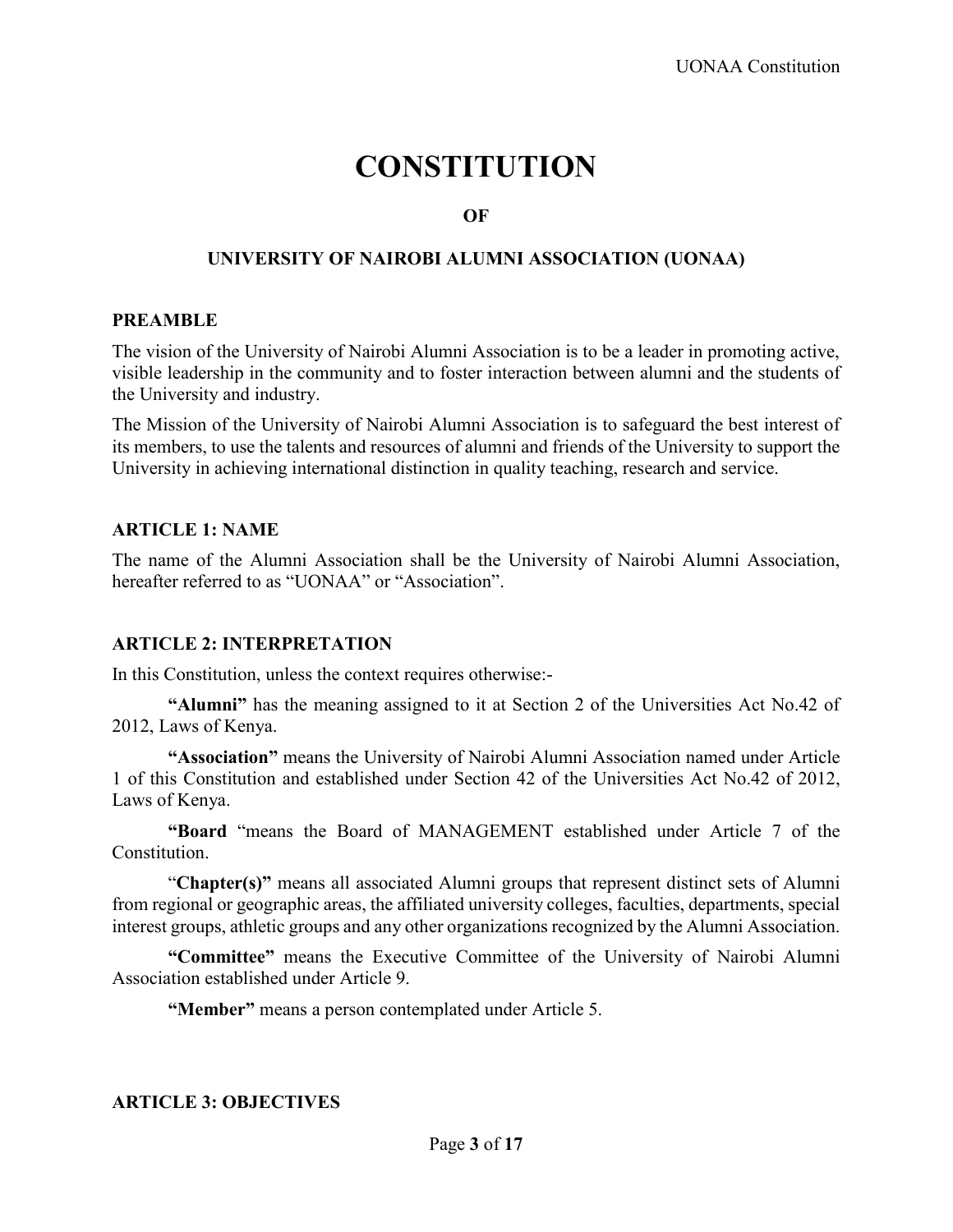The Association which is non-political shall have the following objectives:

- a. To develop alumni programmes that promote effective networks amongst its members.
- b. To promote the academic, physical, moral and spiritual growth of the members of the University.
- c. To assist the University in the growth and advancement of its socio-cultural and cocurricular activities.
- d. To authorize, promote and assist in the formation of local and international chapters.
- e. To enhance the involvement of the University in community service.
- f. To initiate, organize and coordinate fundraising activities for the University.
- g. To assist the University initiate, organize and sustain programmes such as; -

-The Outstanding Achievement Awards.

-The Distinguished Service Award (alumni who has contributed most to the Community/ country).

-The Distinguished service Senior Alumnus Award (Alumni over 40 years of age who have remarkable great achievements).

-The Distinguished service Youth Alumnus Award (Alumni under the age of 40 years who have great achievements).

- h. To act as a stimulating body in promoting the development of the Association, advancing the interests and promoting the welfare of its members.
- i. To liaise with Alumni Associations of other institutions of higher learning both locally and internationally.
- j. To project a positive image of the University.
- k. To coordinate Chapter activities.
- l. To create partnerships both locally and internationally.

# <span id="page-3-0"></span>**ARTICLE 4: CHAPTERS**

- Section 1. The Association may, with the concurrence of the Executive Committee, create Chapters based on discipline, college, faculty, department, geographical areas/divisions, year of graduation and any other criteria that it may deem appropriate within or without the Republic of Kenya.
- Section 2. The functions of the Chapters include:
	- i) Fundraise and support students' activities in their respective colleges, schools or faculties e.g. Scholarships, Students and Faculty Awards, Students Centres etc;
	- ii) To offer alumni the opportunity to stay involved with and connected to the University, students, and fellow alumni;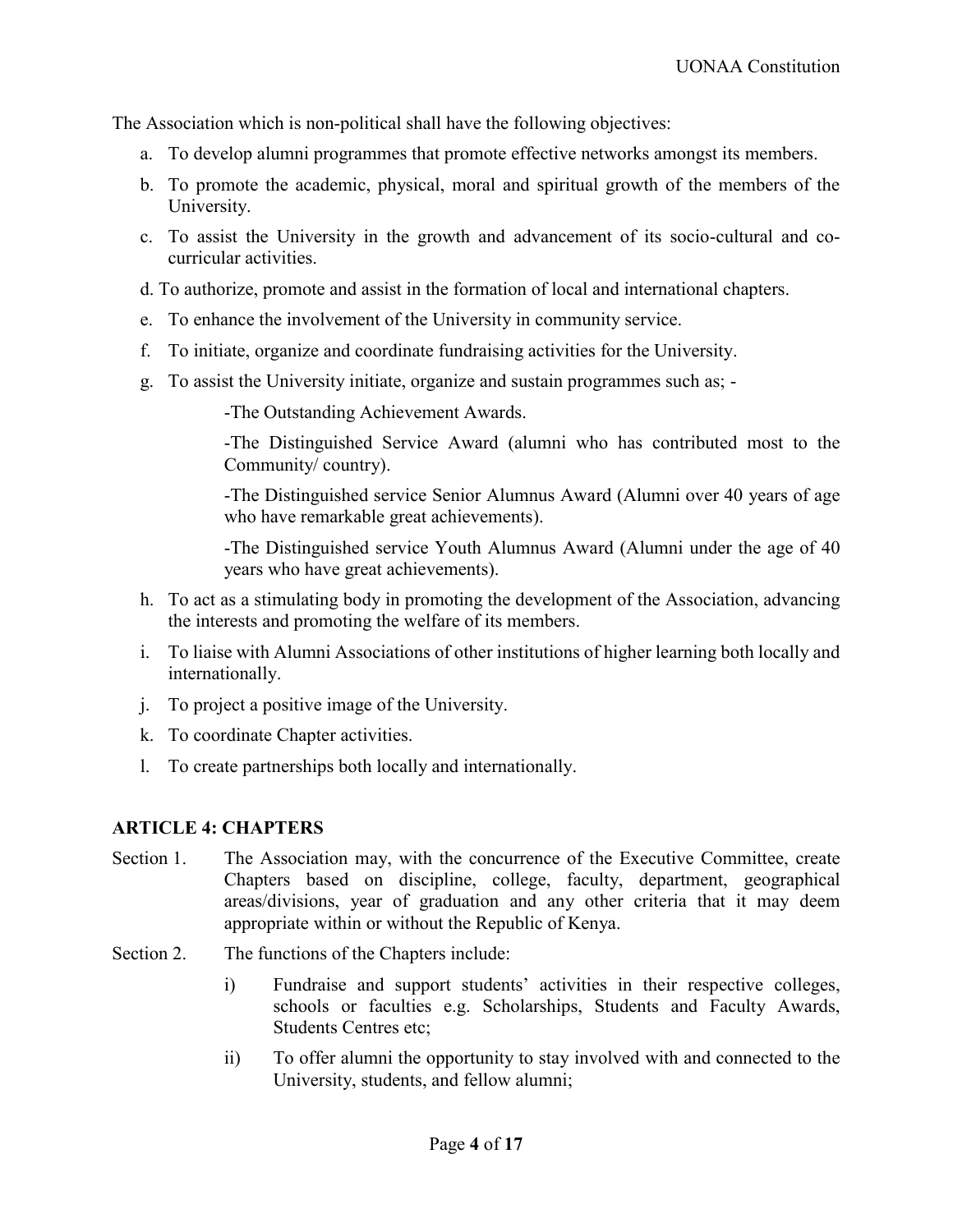- iii) Together with the Alumni Association, Chapters play an integral role in informing, engaging, and inspiring alumni to support the University by:
	- a) Participating and volunteering in University programs and events,
	- b) Acting as ambassadors and advocates on behalf of the University, and
	- c) Giving to the University;
- iv) Provide an up-to-date alumni chapter membership list by March 1 of each calendar year;
- v) Recruiting new members, running marketing campaigns, planning events, holding meetings, starting or reactivating a chapter, building relationships between students and faculty or students and alumni.
- Section 3. The Chapters created under Section 1 shall operate under the aegis of the Association and shall conduct their affairs as follows:
	- a) Establish Chapter specific Executive Committees which shall include:
		- i. Chairman,
		- ii. Vice Chairman,
		- iii. Secretary,
		- iv. Treasurer,
		- v. Organizing Secretary
		- vi. Ten (10) Life members
	- b) Elect Chapter Committee Members in accordance with Article 9 of this Constitution shall have their names filed with the Executive Director of the Association
	- c) File quarterly reports of their activities with the Executive Director of the Association.
	- d) Hold their meetings as much as is practicable and in accordance with Article 14 of this Constitution, and their minutes shall be filed with the Executive Director of the Association within fourteen days of a meeting.
	- e) Be registered with the UON Alumni Association with at least **10**registered life members.
- Section 4: The Association is the "umbrella organization," and in this role, the Association shall strive to support and facilitate the more specific interests of each of Chapters.
- Section 5: All activities of the Chapters shall be coordinated by the Association.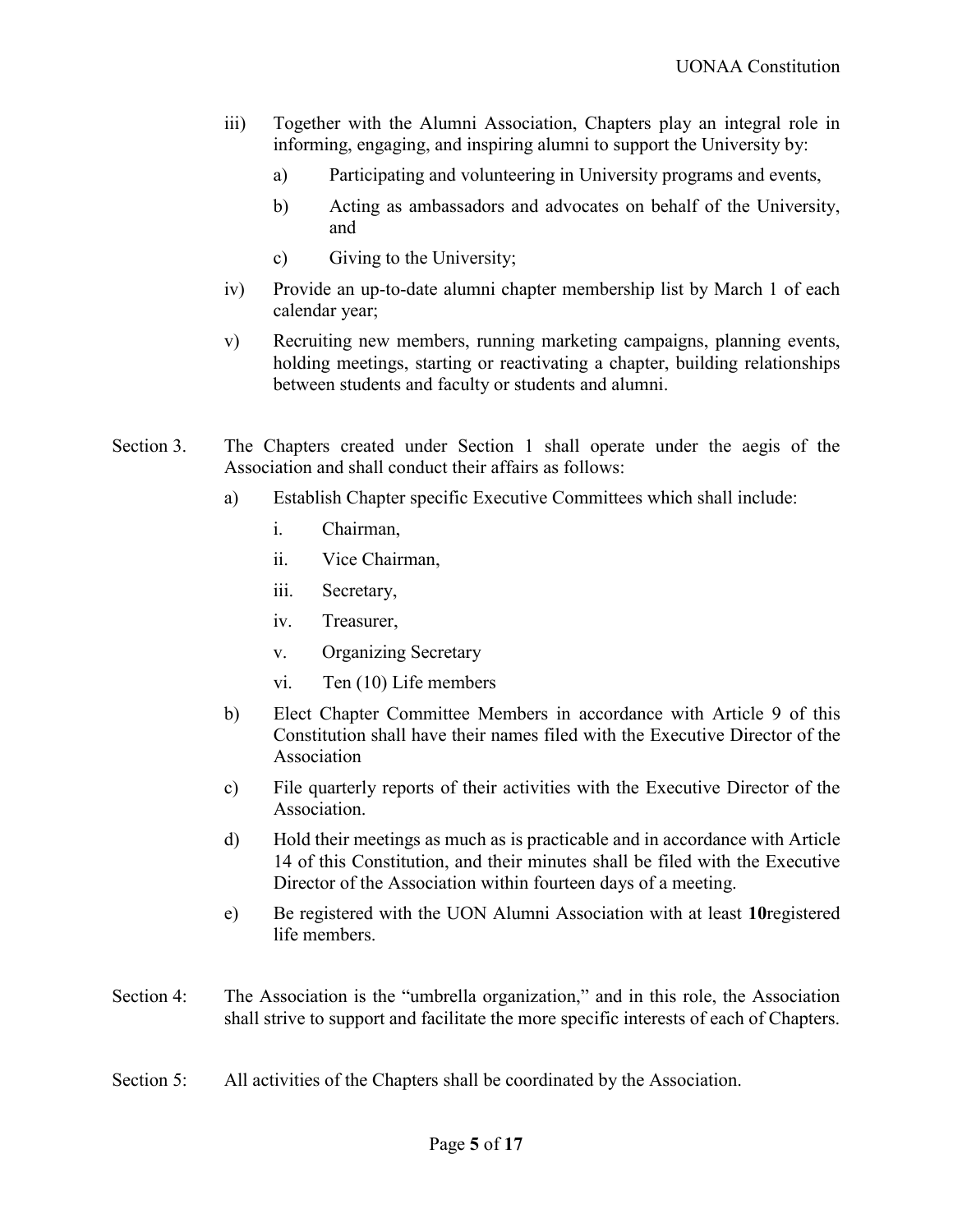- Section 6: The membership fees collected by any Chapter formed under Section 1 shall be remitted to the Association's account.
- Section 7: Any others monies collected by the Chapters shall be put in a designated account called a project account to be used for students' scholarships, facilitating research and running chapter activities and any other specific projects or activities that is aimed at supporting the school, campus or University at large.

The Chairman of the Chapter shall be a mandatory signatory to all project accounts established herein above.

Section 8: Alumni chapter leadership must conduct at least two board member meetings per year.

#### <span id="page-5-0"></span>**ARTICLE 5: MEMBERSHIP**

Section 1. For purposes of this Constitution, the members of the Association shall be:-

- (i). Founder members
- (ii). Ordinary members
- (iii). Honorary members

(iv). Life Members

Section 2. The following shall be eligible for Founder membership registration upon payment of the prescribed fee: -

> a). The first 5,000 persons who satisfy the requirements stipulated under Section 3 or Section 4 of this Article.

- Section 3. The following shall be eligible for Full membership registration upon payment of the prescribed fee:
	- a) All persons who have successfully completed their studies at the University (persons holding awards of the University),
	- b) Persons granted honorary degrees by the University,
	- c) Full time permanent staff members who are not former University of Nairobi students and who obtained a degree from another recognized institution,
	- d) The members of the University of Nairobi Council and The Chancellor of the University of Nairobi
- Section 4. The following shall be eligible for honorary membership upon invitation, ratification by a two-thirds majority vote of the Board and payment of the prescribed fee:
	- a) Persons who form part of the University community but are not graduates of the University;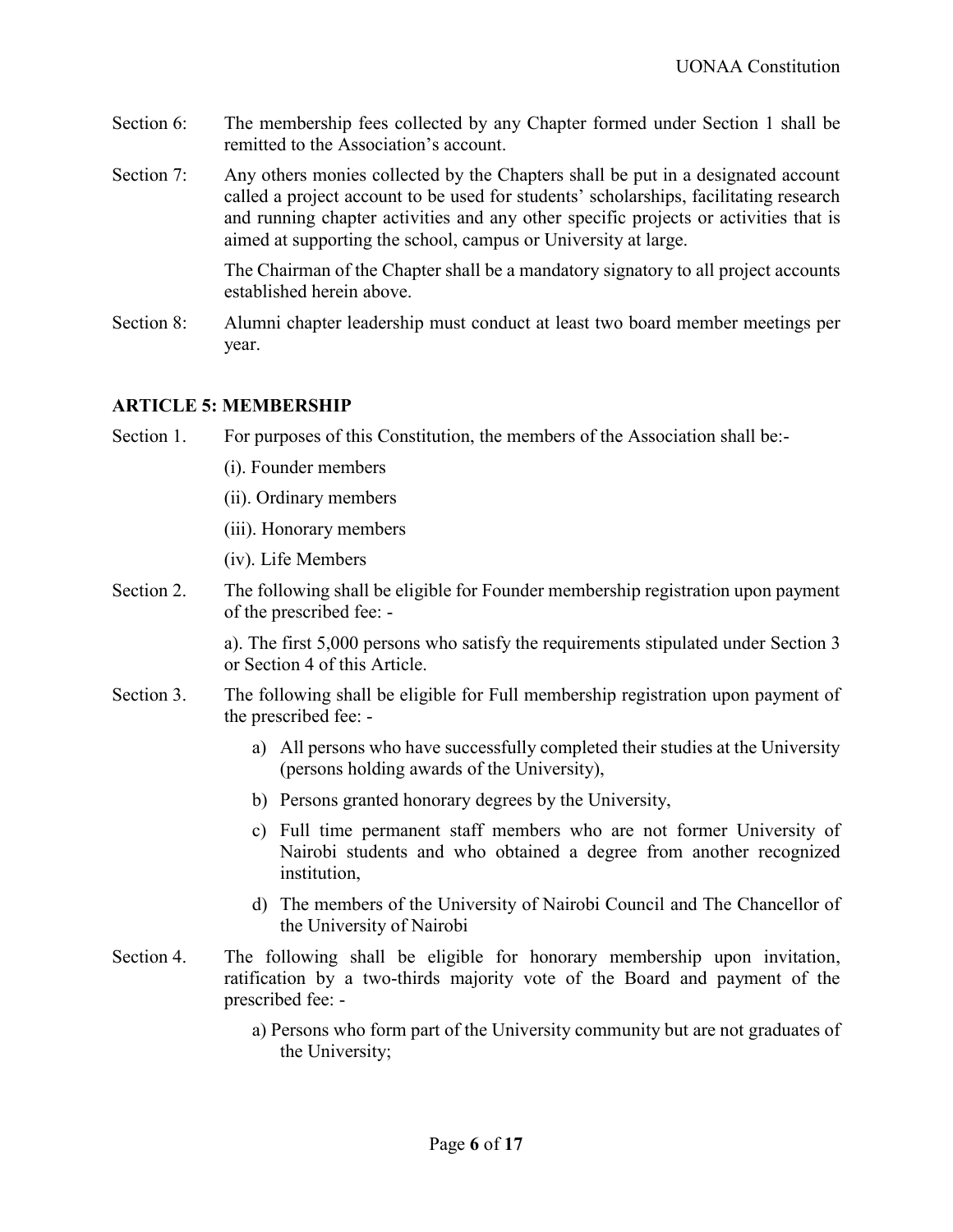- b) Persons who have had a sustained impact on the lives of graduate alumni and graduate students, or who foster the relationships between and among graduate alumni, graduate students and the University community at-large;
- c) Persons who have maintained a close association with the University;
- d) Corporate organizations.
- Section 5. The members who satisfy the requirements envisaged in Section 2,3 and 4 of this Article shall be eligible for life membership upon payment of the life membership fee.
- Section 6. The University of Nairobi Alumni Association is the successor to the Convocation envisaged in Statute XXVIII of the University of Nairobi hereby repealed. The members of the Convocation are therefore eligible for membership in the Alumni Association upon payment of the prescribed Alumni fees.

Notwithstanding the repeal of the Statute, all acts, directions, orders, appointments, requirements, authorizations, or other things given, taken or done under, and all funds, assets and other property acquired by virtue of Statute XXVIII shall be deemed to have been given, taken done and acquired for the Alumni Association.

- Section 7. Any member desiring to resign from the Alumni Association shall submit his resignation to the Secretary, which shall take effect from the date of receipt by the Secretary of such notice.
- Section 8. Any member may be expelled from membership if the Board so recommends and if a general meeting of the Association shall resolve by two-thirds majority of the members present that such a member should be expelled on the grounds that his/her conduct has adversely affected the reputation or dignity of the Association, or that he/she has contravened any of the provisions of the Constitution of the Association. The Board shall have power to suspend a member from his membership until the next general meeting of the Association following such suspension but notwithstanding such suspension, a member whose expulsion is proposed shall have the right to address the general meeting at which his/her expulsion is to be considered.
- Section 9. Any person who resigns or is removed from membership shall not be entitled to a refund of his subscription or any part thereof or any moneys contributed by him/her at any time.
- Section 10. Any member who falls into arrears with his annual subscription for two or more years shall automatically cease to be a member of the Association and his/her name shall be struck off the register of members. The Association Board may, however, at its discretion, reinstate such member on payment of the total amount of subscription outstanding.

#### <span id="page-6-0"></span>**ARTICLE 6: DUES**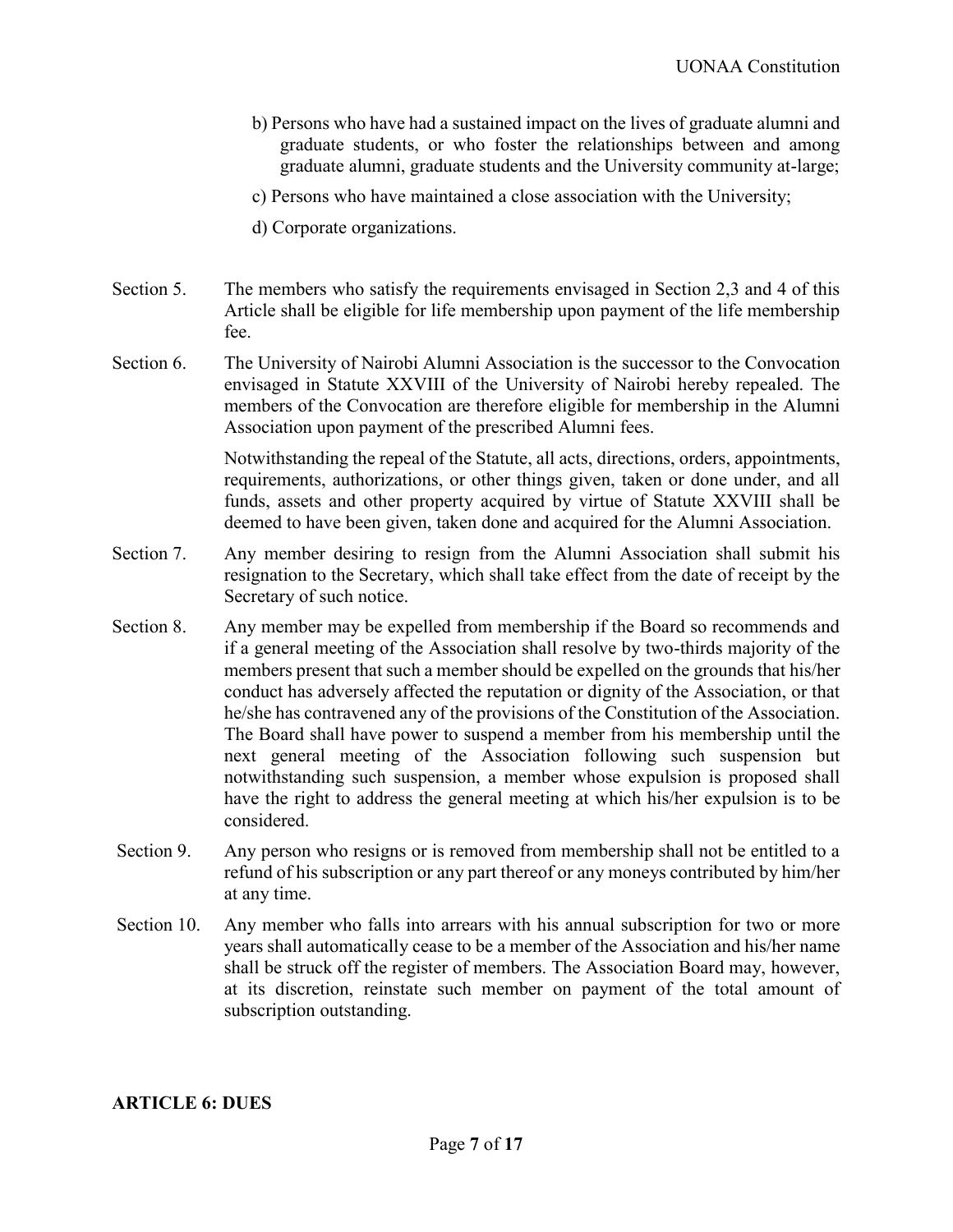- Section 1. The UONAA Board of MANAGEMENT shall fix the rate of dues to be paid by members of the Association, and which may be revised by a resolution of two thirds of the members voting at a general meeting.
- Section 2. Members shall pay prescribed dues as follows:
	- a). Founder member Kshs.50, 000.00
	- b). Ordinary member- Annual subscription Kshs.2,000.00
	- c). Honorary member- Onetime fee- Kshs.200,000.00
	- d). Life membership
		- i). Gold- Kshs.100, 000.00
		- ii) Silver- Kshs.50, 000.00
		- iii) Bronze-Kshs.25, 000.00
- Section 3. Corporate organizations which will be admitted as honorary members of the Association under Article 5 Section 4(d) shall pay, in addition to the fees prescribed at Section 2(c) above, a further Kshs.1,000,000.00 as a onetime subscription fee.
- Section 4. All members under Section 2(a) and (d) shall be entitled to a certificate which will be issued under the hand of the Chairperson and Secretary.
- Section 5. Any member in arrears of the Association dues for 2 or more years shall not be in good standing and shall forfeit membership in the Association as provided in Article 4, Section 10.
- Section 6. The fully paid up members whose dues are not in arrears shall receive such journals, bulletins or other printed matter as may be published by the Association or shall receive such other benefits as may pertain to membership in the Association.

# <span id="page-7-0"></span>**ARTICLE 7. THE BOARD OF MANAGEMENT**

- Section 1. The University of Nairobi Alumni Association shall be managed through the Board.
- Section 2. The Board shall consist of the following:
	- i). Seven Principals representing various colleges of the University of Nairobi;
	- ii). Six (6) ex-officio members;
	- a) Vice Chancellor or their Representative,
	- b) Deputy Vice Chancellor (Finance, Planning & Development),
	- c) Deputy Vice Chancellor (Academic Affairs),
	- d) Deputy Vice Chancellor (Research, Innovation & Enterprise),
	- e) Deputy Vice Chancellor (Student Affairs), and
	- f) Deputy Vice Chancellor (Human Resource &Administration)
- Section 3. Any vacancies for members of the Board caused by death or resignation shall be filled by the Board in accordance with its internal procedures, rules/regulations and resolutions.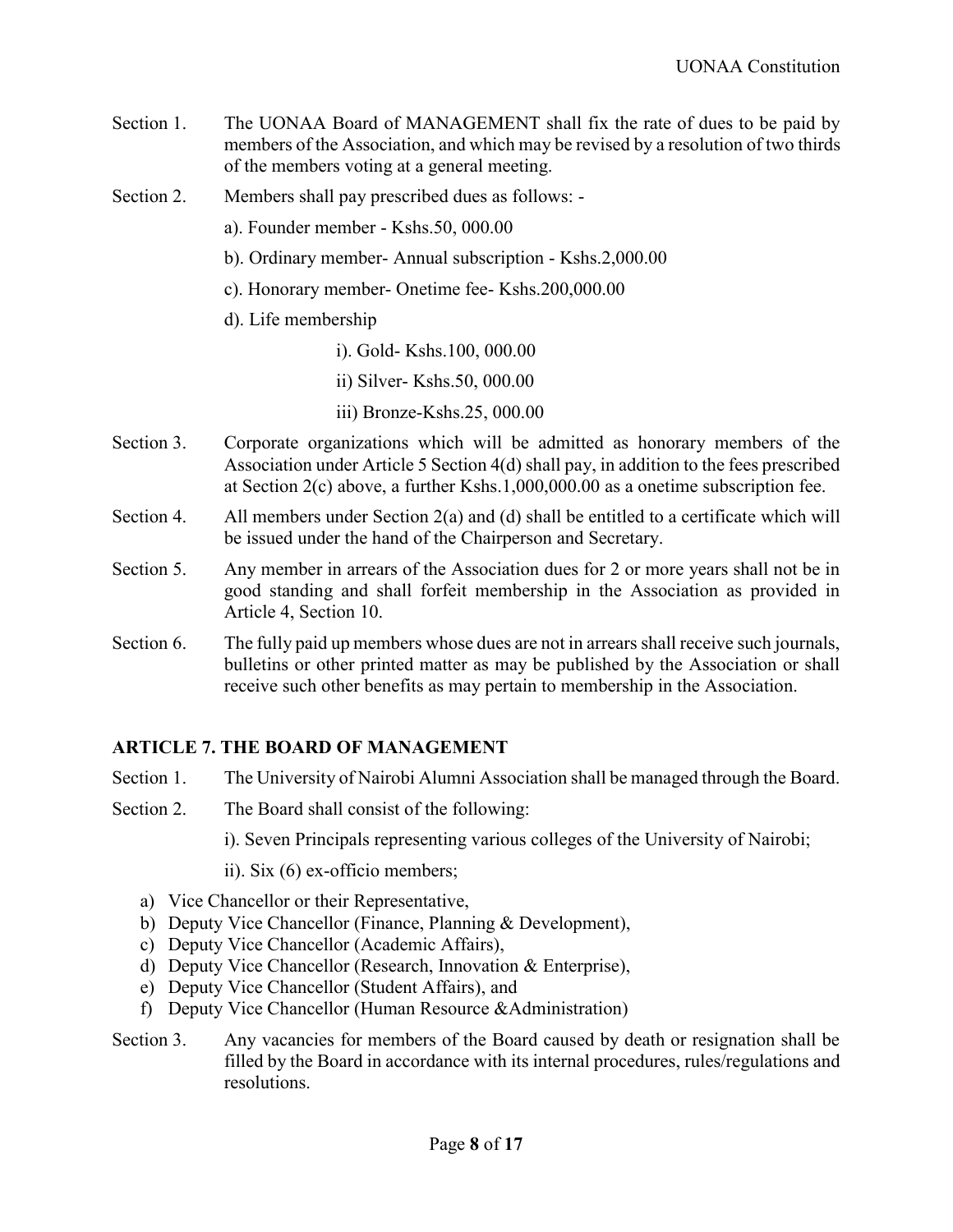# <span id="page-8-0"></span>**ARTICLE 8. DUTIES OF THE BOARD OF MANAGEMENT**

The Board shall provide advisory services to the Executive Committee.

# <span id="page-8-1"></span>**ARTICLE 9: EXECUTIVE COMMITTEE**

- Section 1. There shall be an Executive Committee of the Association which shall comprise the following:
	- i). Chairperson
	- ii). Vice Chairperson
	- iii). Treasurer
	- iv). Deputy Treasurer
	- v). Secretary
	- vi). Deputy Secretary
	- vii). Organizing Secretary
	- viii). Deputy Organizing Secretary
	- ix). Newsletter Editor
	- x). Executive Director Ex Officio

all of whom shall be fully paid-up members of the Association and shall be elected at the Annual General Meeting after the lapse of every three years.

- Section 2. All office bearers shall hold office for a three year term subject to the conditions contained in section 3 and 4 of this Article but shall be eligible for re-election.
- Section 3. Any office bearer who ceases to be a member of the Association shall automatically cease to be an office bearer thereof.
- Section 4. Office bearers may be removed from office in the same way as is laid down for expulsion of members in Article 5 section 8 and vacancies thus created shall be filled by persons elected at the general meeting resolving the expulsion.
- Section 5. The Executive Committee shall establish Standing or Sub-Committees on
	- a) Finance, Strategy & Projects Sub-Committee
	- b) Publicity & Marketing Sub-Committee
	- c) Membership& Recruitment Sub-Committee
	- d) Audit & Ethics Sub-Committee

The Executive Committee may, in addition to the above mentioned committees, appoint any other sub-committee for a specific purpose.

Section 6. Each of the Standing Committees shall be nominated by the Executive Committee for a period of one year.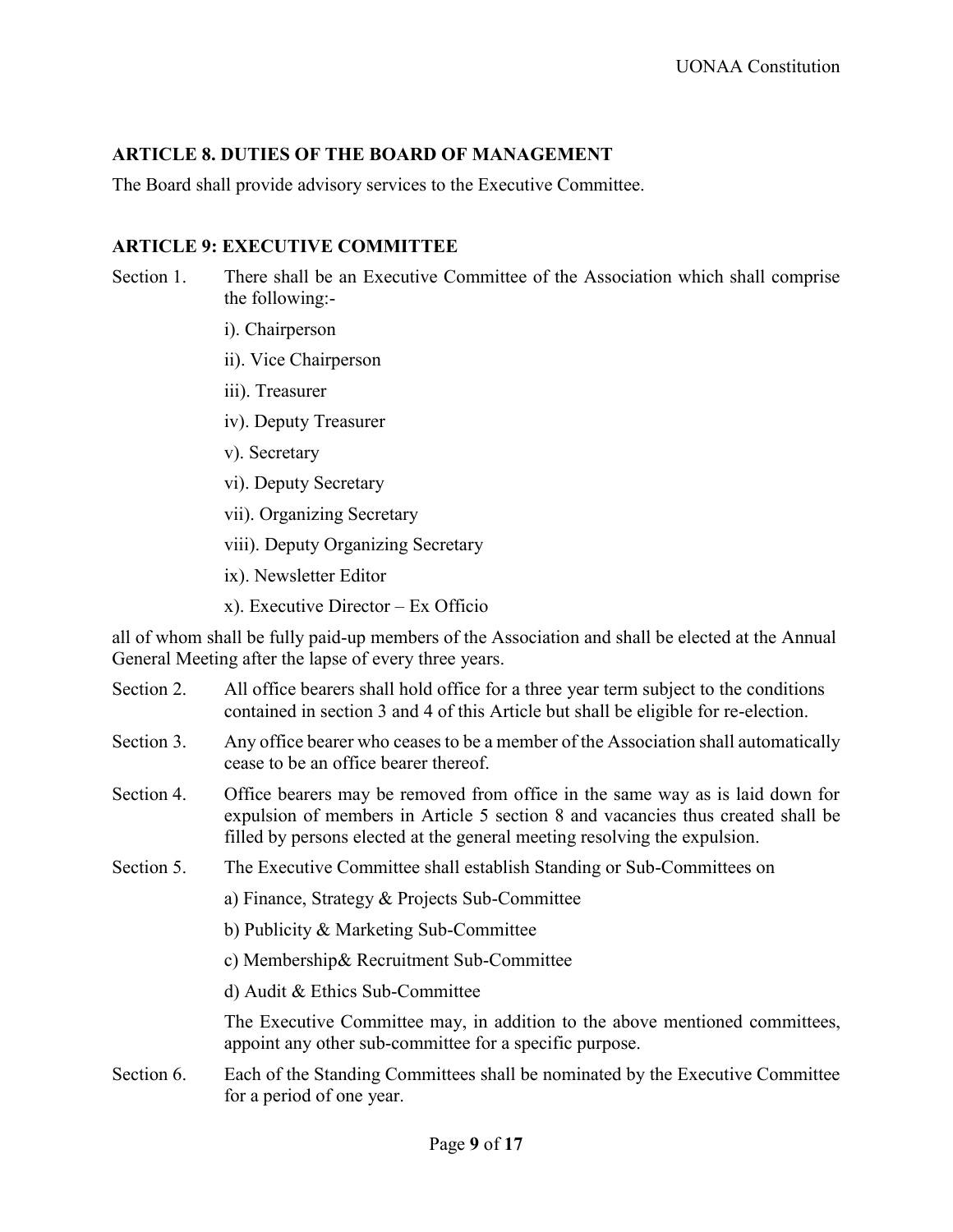Section 7: Each standing Committee shall consist of a minimum of three members, of whom; one shall be a University Staff who is a member of the Executive Committee.

Section 8: The Treasurer shall be a member of the Standing Committee on Finance, Strategy & Projects Sub-Committee

#### <span id="page-9-0"></span>**ARTICLE 10: THE EXECUTIVE DIRECTOR**

- Section 1: There shall be a salaried Executive Director of the Association, who shall be appointed by the University Management.
- Section 2: The Executive Director is responsible for a wide range of activities to engage and involve the University alumni in meaningful ways. This includes responsibility for the strategic planning and implementation of effective fundraising and donor development activities, special events and projects, and alumni relations programs.
- Section 3: The Executive Director is also responsible for the administration and evaluation of all programs, services, and activities of the Association.
- Section 4: The Executive Director is responsible for alumni outreach programs that have impact locally, nationally and internationally, to engage alumni and to strengthen their connection with the University.
- Section 5: The Executive Director of the Association shall also be a Senior Officer of the University.
- Section 6: The Executive Director in consultation with the Executive Committee may recruit staff as maybe necessary to service the Alumni Office. The Executive Director shall ensure the efficient operation of the Board and the programs of the Association, its Chapters and its Committees.

# <span id="page-9-1"></span>**ARTICLE 11: ELECTIONS**

#### PART A – ELECTION OF MEMBERS OF THE EXECUTIVE COMMITTEE

- Section 1. Office bearers of the Executive Committee shall be elected during the General Assembly of the Association by a majority vote of the members of the Association.
- Section 2. Any candidate wishing to contest for election for any position within the Executive Committee shall be proposed and seconded by full members of the association at least fourteen days prior to the election date. In the event of there being more than one nomination for any particular office, elections shall be conducted.
- Section 3. Elections shall be by secret ballot and on the basis of one member one vote by fully paid up members physically present at the time of the voting.
- Section 4. The term of office for members of the Executive Committee shall be three years and shall commence at the close of the regular meeting of the General Assembly at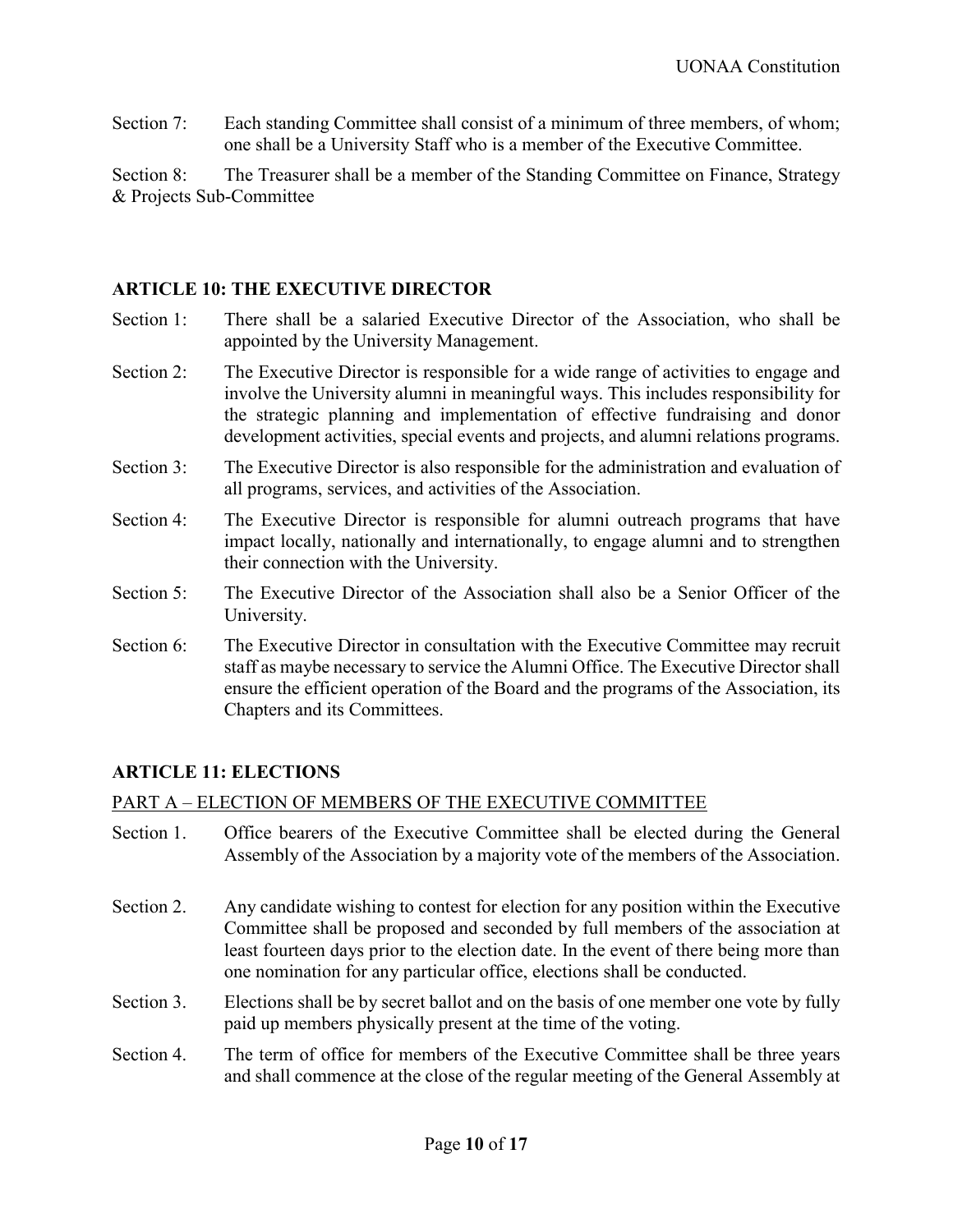which they were elected and end at the close of the succeeding regular meeting at which a new Executive Committee is elected;

- Section 5. Any position within the Executive Committee that falls vacant between regular General Assembly meetings may be filled by a majority vote of the Executive Committee until the close of the next regular General Assembly.
- Section 6. There shall be appointed an elections observer at every election of the members of the Executive Committee to observe the electoral process and ensure that the said elections are free and fair. The appointment aforesaid shall only take effect upon ratification by members of the Association at the Annual General Meeting preceding the regular meeting of the General Assembly when elections will be held.
- Section 7. An election observer must meet the following criteria:
	- a) Not be a member of the Association at the time of appointment;
	- b) Be a person of high integrity and compliant with Chapter six of the Constitution;
	- c) Be a respected member of society.
- Section 8. The Executive Committee may elect to appoint more than one observer to observe elections during the general meeting.

#### PART B – ELECTIONS OF ALUMNI CHAPTER COMMITTEE MEMBERS

- Section 9. Elections and terms of office for Alumni Chapter Committee members shall be as follows -
	- (a) Office bearers for the Chapters shall be elected during the General Meeting of the specific Chapters of the Association;
	- (b) Office bearers shall be elected by a majority vote from among the members of the Chapters;
	- (c) The term of office for office bearers shall be three years and shall commence at the close of the regular meeting of the General Meeting at which they were elected and end at the close of the succeeding regular meeting at which a new Chapter Committee was elected;
	- (d) Any position that falls vacant between regular General meetings may be filled by a majority vote of the members of the Chapter until the close of the next regular General Meeting;
	- (e) Chapters shall remain in constant contact with the secretariat and the Executive Committee.
- Section 10. The elected Alumni Chapter Committee Members shall be inaugurated into office through the ratification of their appointment at the Annual General Meeting of the Association.
- Section 11. The Alumni Chapter Committee Members in office shall develop their own electoral system and a program of activities based on the annual plan of the Association and in tandem with the elections of the Executive Committee.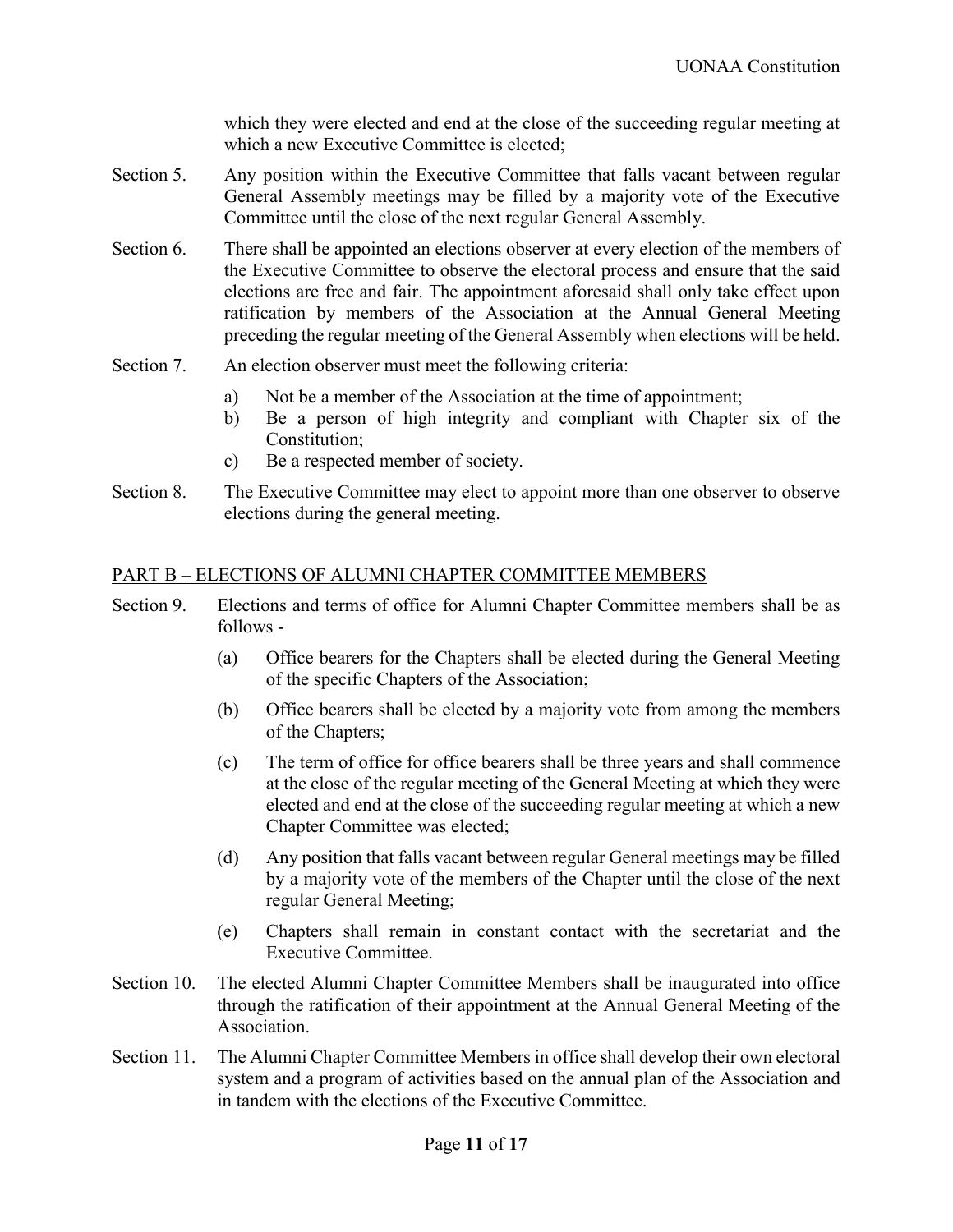### PART C – ELECTION APPEALS

- Section 10. There is established an Elections Appeals Committee consisting of three Members who will be appointees of the Executive Committee.
- Section 10. The functions of the Elections Appeals Committee shall be:
	- a) To hear and determine any petitions arising from the elections of members of the Executive Committee and the elections of Alumni Chapter Committee Members;
	- b) To mediate and settle any conflict between opposing parties arising from the elections; and
	- c) To deal with any other issues arising from the electoral process that shall be referred to it by the Executive Committee or the Alumni Council.
- Section 11. Any person wishing to challenge the election of a member of the Executive Committee or Alumni Chapter Committee member, shall do so by submitting a written petition to the Elections Appeals Committee within seven days of elections.
- Section 12. The petition shall lay out the grounds upon which the party relies to challenge the election.
- Section 13. Upon receipt of the petition, the Elections Appeals Committee shall sit and determine the matter within seven days and after affording all necessary parties an opportunity to be heard.
- Section 14. In determining the election appeal, the Committee may call for any evidence or testimonies from members of the Association as it deems fit.
- Section 15. The decision of the Elections Appeals Committee shall be final.
- Section 16. If the Elections Appeals Committee cancels elections of any position, a by-election shall be held in a special general meeting to be organized within forty-five days of the cancellation.

#### <span id="page-11-0"></span>**ARTICLE 12: DUTIES OF MEMBERS OF THE EXECUTIVE COMMITTEE**

Section 1. Chairperson

a) The Chairperson shall, unless prevented by illness or other sufficient cause, preside over all meetings of the Board and at all general meetings.

- b) Shall co-ordinate all the functions and activities of the Association committees.
- c) Appoint such committees as are necessary to carry out the programmes of the Alumni Association effectively.
- d) Serve as an ex-officio member of all committees
- e) Ensure that the Alumni Association activities are run efficiently in conformity with the principles set forth in the Constitution.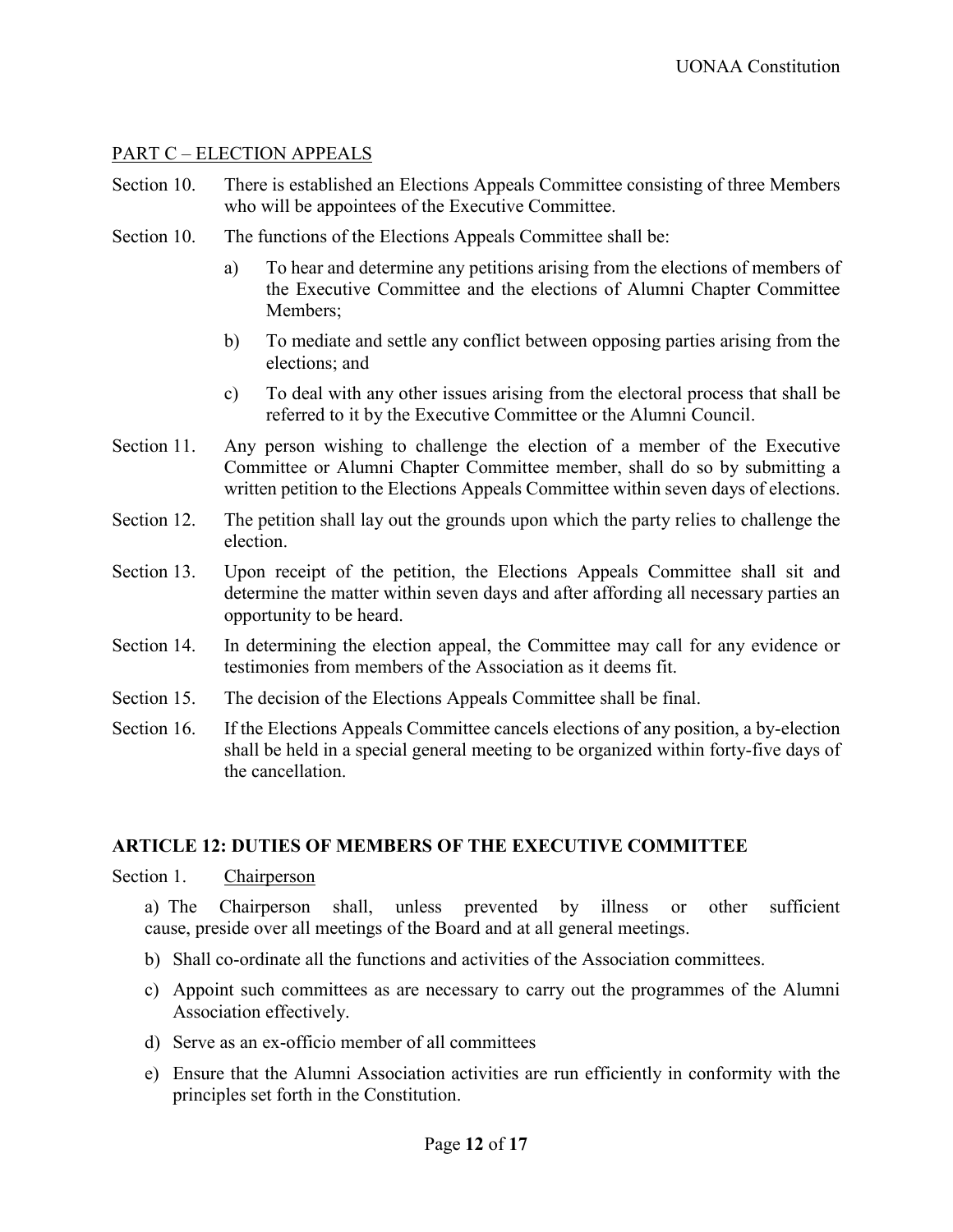- f) Shall exercise general supervision over the management of the Association.
- g) Report on the operations of the Association to the members at the Annual General Meeting.
- h) Shall be a signatory in all Bank transactions on behalf of the Association.
- i) Shall be expected to act in the best interests of the Association at all times.

#### Section 2: Vice chairperson

- a) Plan and co-ordinate the membership programme of the Alumni Association.
- b) Perform any duties of the Chairperson in the temporary or prolonged absence of the Chairperson.
- c) Coordinate the Elections/Voting of the Association.

#### Section 3: Secretary

- a) Shall maintain an accurate record of all Alumni Association meetings.
- b) Issue the Alumni Association directory.
- c) Shall maintain and keep in safe custody all correspondences and records relating to the Alumni Association.
- d) Shall issue notice of meetings and maintain an attendance log of all meetings.
- e) Presenting minutes of the previous meetings at meetings.
- f) Soliciting input from members for meeting agendas and disseminating agendas prior to meetings.
- g) Undertake any other duties as may be assigned by the members in consultation with the Chairperson.

#### Section 4. Deputy Secretary

In the absence of the Secretary, the Deputy Secretary shall perform all the duties of the Secretary and such other duties as shall be assigned to him/her by the Secretary or the Board whether the Secretary is present or not.

#### Section 5. Organizing Secretary

- a) Coordinating events to enhance awareness of the UONAA to others.
- b) Keeping the Alumni Association in contact with the Community.
- c) Organizing Community related activities
- d) Attending all regular and special meetings.

#### Section 6. Deputy Organizing Secretary

Shall in the absence of the Organizing Secretary, perform all the duties of the Organizing Secretary and such other duties as shall be assigned to him/her by the Organizing Secretary or Board whether the Organizing Secretary is present or not.

Section 7. Treasurer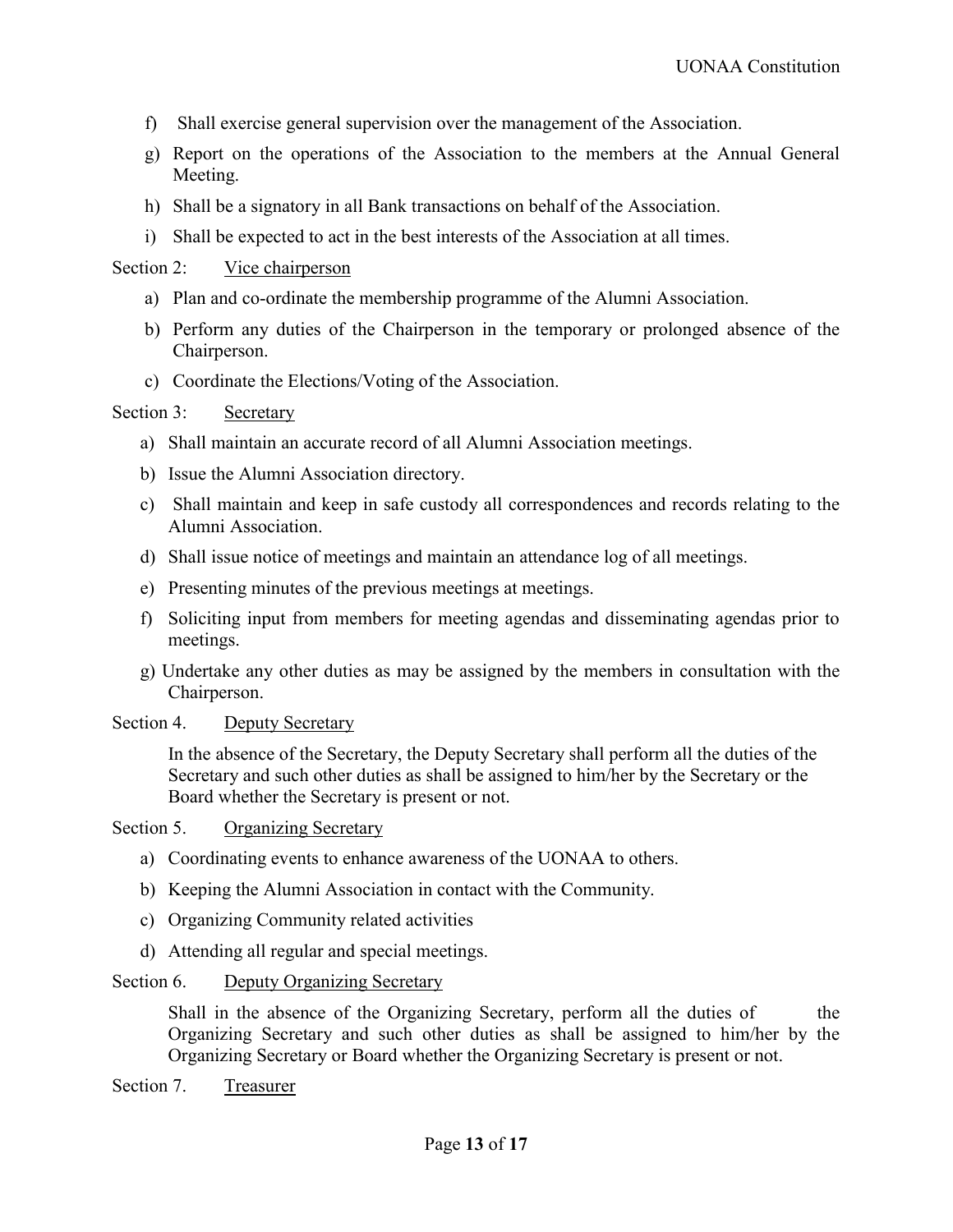- a) Receive and disburse the funds of the Association in a prudent manner.
- b) Shall maintain all books of accounts and an accurate record of all Associations transactions.
- c) Draft the Budget for approval by the Association and strive to ensure that the Budget plan is complied with.
- d) Ensure all financial forms and reports prescribed by the government are filed as required.
- e) The Treasurer is also charged with the responsibility of collecting membership fee/dues and maintaining a list of all paid up members.
- f) Shall be a signatory in all bank transactions on behalf of the Association.
- g) Prepare and present quarterly and annual accounts and reports of the Association.
- h) Prepare members statements every quarter.
- i) Perform any other assignment as may be directed by the Chairperson.
- j) May be allowed to keep a sum not exceeding Kshs.20,000.00 as petty cash for which proper account shall be maintained.

#### Section 8. Deputy Treasurer

The Deputy Treasurer shall perform such duties as may be specifically assigned to him by the Treasurer or by the Board and in the absence of the Treasurer shall perform the duties of the Treasurer.

Section 9: Newsletter Editor

- a) Provide timely information concerning activities of the Association to its members and friends.
- b) Publicize the activities of the Alumni Association when and where appropriate.

# <span id="page-13-0"></span>**ARTICLE 13: ALUMNI COUNCIL**

- Section 1. There is established the Alumni Council as an organ of the Alumni Association.
- Section 2: The following shall be the members of the Council:
	- a) Board of Management,
	- b) Executive Committee and
	- c) Alumni Chapters officials.
- Section 3. The Alumni Council shall be chaired by the chairperson of the Association.
- Section 4. The functions of the Alumni Council shall include:
	- d) Participate actively in strategic and long range program planning to promote alumni awareness, engagement and commitment to the University;
	- e) Communicate the mission and purpose of the University and Alumni Association to the wider alumni population;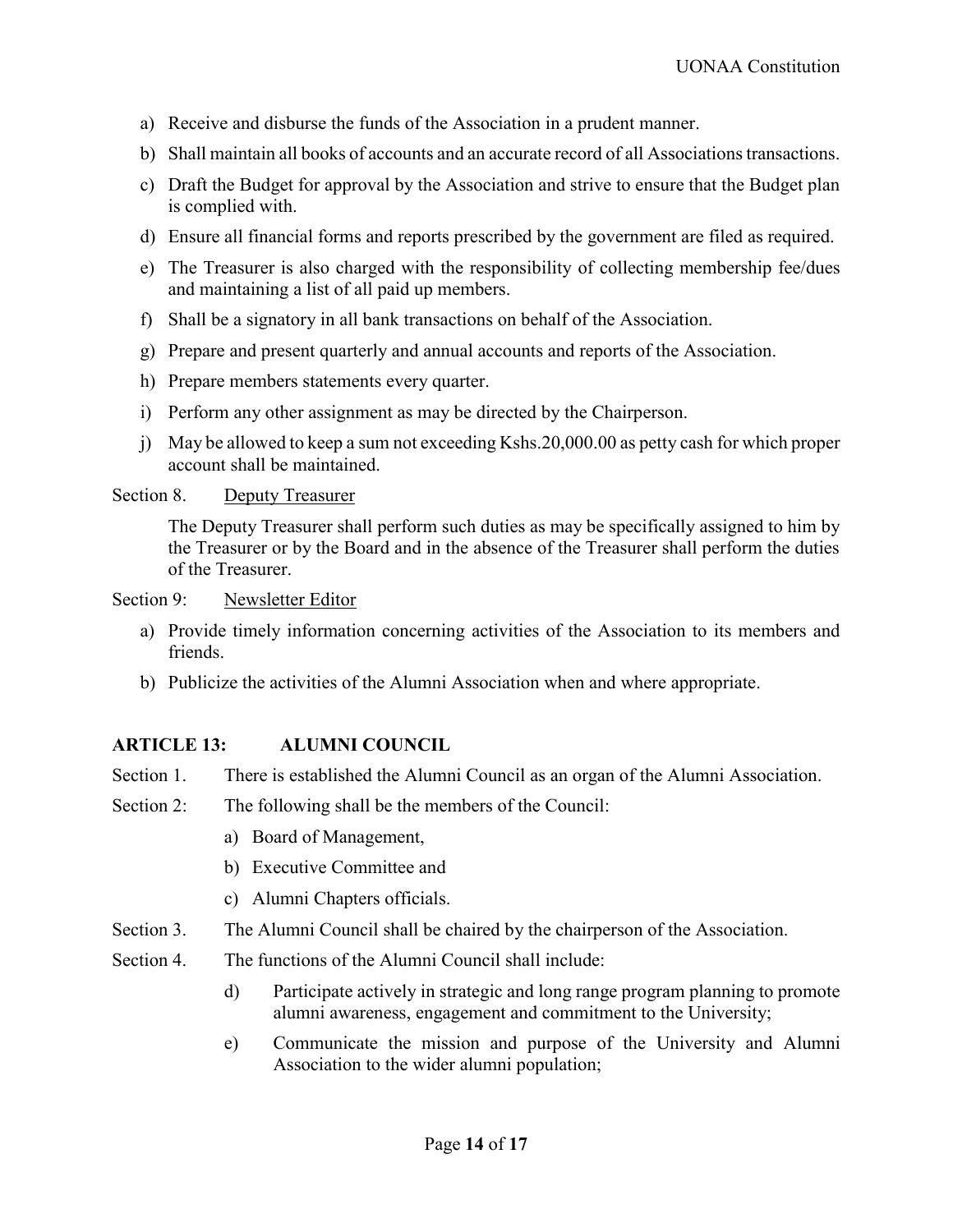- f) Support a strong relationship between the Alumni Association and current students;
- g) Remain constantly informed about the University and the Alumni Association's mission, services, priorities and programs;
- h) Assist current students and alumni in career planning, placement and transitions;
- i) Promote the University within one's sphere of influence, whenever the opportunity arises
- Section 5: The Office of the Executive Director shall provide administrative support to the Alumni Council.
- Section 6: Members of the Alumni Council shall hold office for a period of up to three years in the first instance, which could be renewed for a further period not exceeding three years.
- Section 7: The Alumni Council shall hold at least one meeting per annum and hold further meetings as required.
- Section 8: At all meetings of the Alumni Council, the quorum shall be two-third of membership.
- Section 9: To ensure the relevance and effectiveness of the Association, ad hoc action groups of the Alumni Council may be established by the Chair, to provide help, advice and support on a variety of alumni related matters.
- Section 10: All resolutions of the Alumni Council shall be implemented by the Executive Committee.

#### <span id="page-14-0"></span>**ARTICLE 14. MEETINGS**

- Section 1. There shall be three categories of meetings:
	- a) Annual general meetings;
	- b) Special general meetings; and
	- c) Chapter meetings.
- Section 2. The annual general meetings shall be held not later than November in each year. Notice in writing of such annual general meeting, accompanied by the annual statement of Accounts and the agenda for the meeting shall be sent to all members not less than 21 days before the date of the meeting and, where practicable, by press advertisement not less than 14 days before the date of the meeting.
- Section 3. The agenda for any annual general meeting shall consist of the following:
	- a) Confirmation of the minutes of the previous Annual General Meeting.
	- b) Consideration of the accounts.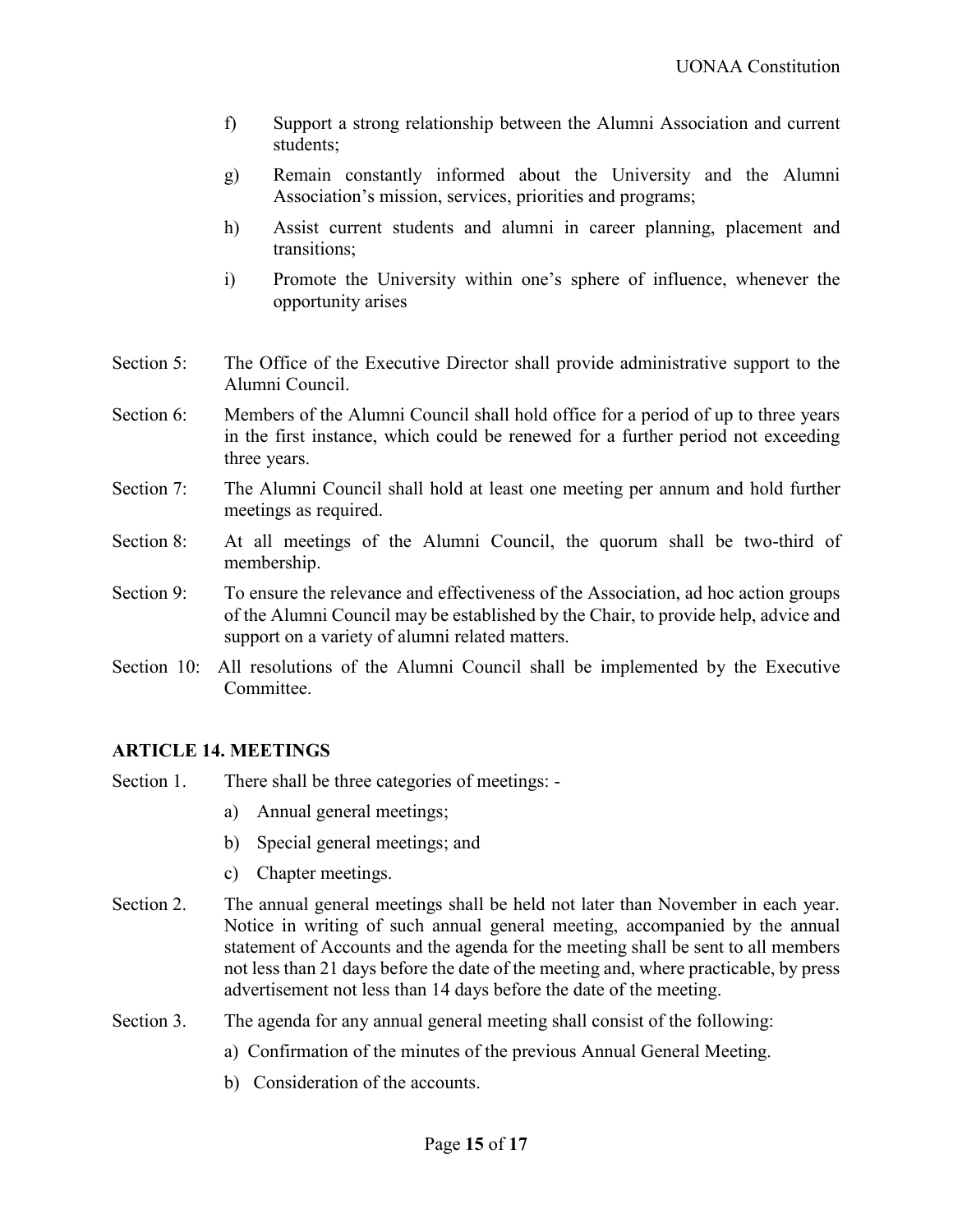- c) Election of office bearers and the Board members.
- d) Such other matters as the Board may decide or as to which a member or members shall have given notice in writing to the Secretary at least four weeks before the date of the meeting.
- e) Any other business with the approval of the Chairperson.
- Section 4. A Special General Meeting may be called for any specific purpose by the Board. Notice in writing of such meeting shall be sent to all members not less than 7 days before the date thereof and where practicable by press advertisement not less than 7 days before the date of such meeting.
- Section 5. A Special meeting may also be requisitioned for a specific purpose by order in writing to the Secretary of not less than 2/3 of the members and such meetings shall be held within 21 days of the date of the requisition notice in writing of such meeting shall be sent to all members not less than 7 days before the date thereof and where practicable by Press advertisement not less than 7 days before the date of such meeting. No matter shall be discussed other than that stated in the requisition.
- Section 6. Quorum for general meetings shall be thirty (30) of all the total registered members of the Association in attendance.
- Section 7. The quorum for meetings of the Board shall be not less than  $\frac{1}{2}$  of the Board members.

#### <span id="page-15-0"></span>**ARTICLE 15: PROCEDURE AT MEETINGS**

- Section 1. At all meetings of the Association the Chairperson, or in his absence, the Vice-Chairperson or in the absence of both these officers, a member selected by the meeting shall take the chair.
- Section 2. The Chairperson may at his discretion limit the number of person's permitted to speak in favor of and or against any motion.
- Section 3. Resolutions shall be decided by simple voting by a show of hands in the case of equality of votes; the Chairperson shall have a second casting vote.

#### <span id="page-15-1"></span>**ARTICLE 16. FUNDS**

- Section 1. The Association shall sponsor the solicitation and collection of an Annual Fund each year for the benefit of the University. The solicitation and collection of such Annual Fund shall be the only general solicitation of funds from alumni/ae on an annual basis.
- Section 2. All moneys and funds shall be received by and paid to the Treasurer and shall be deposited by him in the name of the Association in any bank or banks approved by the Board.